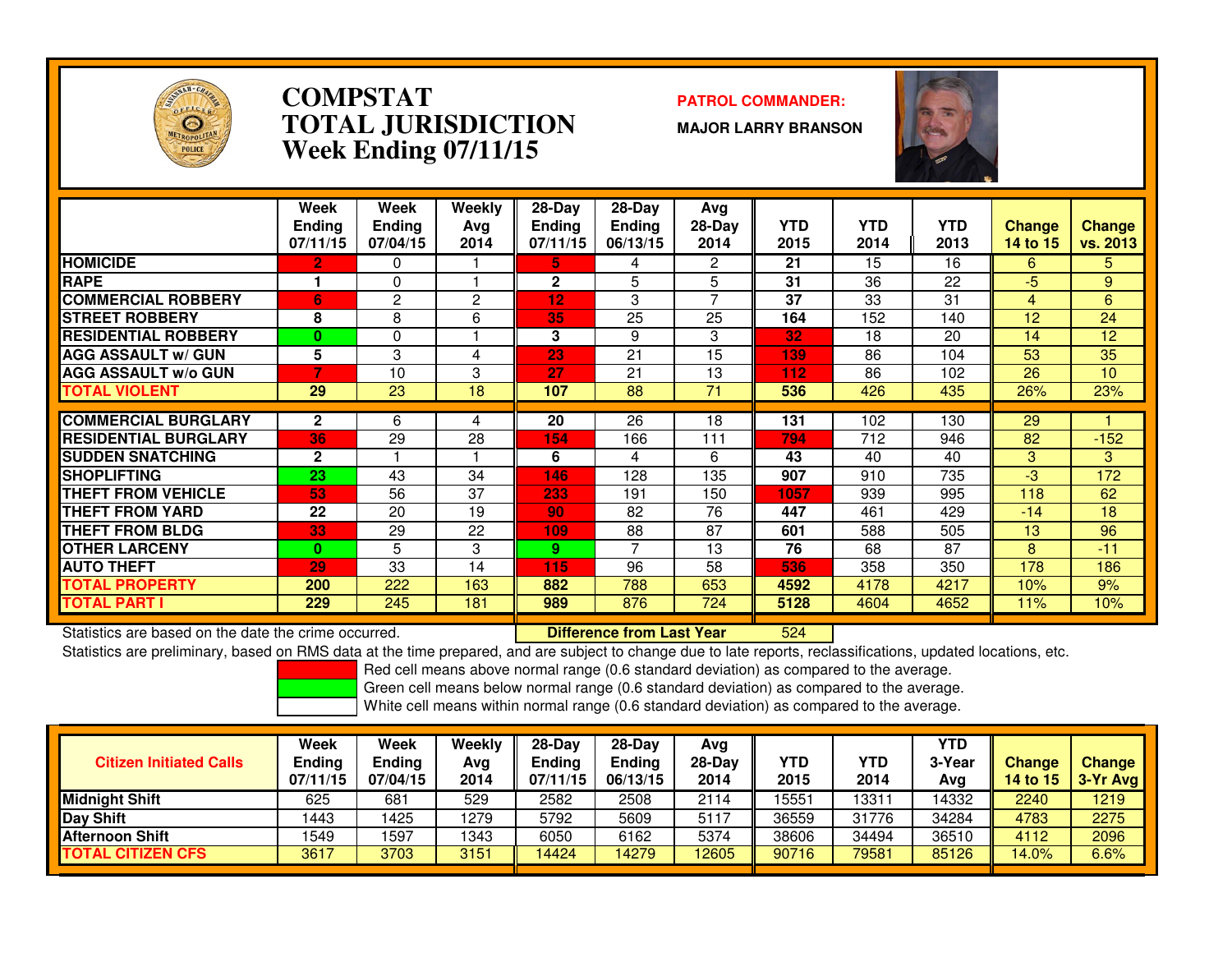

# **COMPSTAT PRECINCT COMMANDER: WEST CHATHAM PRECINCTWeek Ending 07/11/15**

**CAPT. CARL RAMEY**



|                             | Week<br><b>Ending</b><br>07/11/15 | Week<br><b>Ending</b><br>07/04/15 | Weekly<br>Ava<br>2014 | 28-Day<br>Ending<br>07/11/15 | 28-Day<br><b>Ending</b><br>06/13/15 | Avg<br>$28-Day$<br>2014 | <b>YTD</b><br>2015 | <b>YTD</b><br>2014 | <b>YTD</b><br>2013 | <b>Change</b><br>14 to 15 | <b>Change</b><br>vs. 2013 |
|-----------------------------|-----------------------------------|-----------------------------------|-----------------------|------------------------------|-------------------------------------|-------------------------|--------------------|--------------------|--------------------|---------------------------|---------------------------|
| <b>HOMICIDE</b>             | 0                                 | 0                                 | 0                     | 0                            | 0                                   | 0                       | 0                  | $\Omega$           |                    | $\Omega$                  | $-1$                      |
| <b>RAPE</b>                 |                                   | 0                                 | 0                     | 2                            | 2                                   |                         | 10                 | 8                  | 5                  | $\overline{2}$            | 5                         |
| <b>COMMERCIAL ROBBERY</b>   | 0                                 | 0                                 | 0                     | 0                            | $\mathbf{2}$                        |                         | $\overline{7}$     | 5                  | 4                  | $\overline{2}$            | 3                         |
| <b>STREET ROBBERY</b>       | 0                                 | 0                                 |                       | 3                            | 4                                   | 3                       | 13                 | 12                 | 14                 |                           | $-1$                      |
| <b>RESIDENTIAL ROBBERY</b>  | 0                                 | 0                                 | 0                     | 0                            |                                     |                         | 5                  |                    | 4                  | $-2$                      |                           |
| <b>AGG ASSAULT w/ GUN</b>   | 0                                 | 0                                 | $\Omega$              | 2                            | $\overline{2}$                      |                         | 14                 | 8                  | 10                 | 6                         | 4                         |
| <b>AGG ASSAULT w/o GUN</b>  | $\overline{2}$                    | 2                                 | 0                     | 7                            | 5                                   | $\mathbf{2}$            | 25                 | 11                 | 17                 | 14                        | 8                         |
| <b>TOTAL VIOLENT</b>        | 3                                 | $\overline{2}$                    | $\overline{2}$        | 14                           | 16                                  | 9                       | 74                 | 51                 | 55                 | 45%                       | 35%                       |
|                             |                                   |                                   |                       |                              |                                     |                         |                    |                    |                    |                           |                           |
| <b>COMMERCIAL BURGLARY</b>  | 0                                 | 3                                 |                       | 6                            | 5                                   | 4                       | $\overline{37}$    | 22                 | 15                 | 15                        | 22                        |
| <b>RESIDENTIAL BURGLARY</b> | 6                                 | 4                                 | 5                     | 19                           | 34                                  | 21                      | 147                | 126                | 153                | 21                        | $-6$                      |
| <b>SUDDEN SNATCHING</b>     | 0                                 | 0                                 | 0                     | 0                            | $\overline{2}$                      |                         | 3                  | 3                  | $\Omega$           | $\Omega$                  | 3                         |
| <b>SHOPLIFTING</b>          | 4                                 | 5                                 | 5                     | 18                           | 14                                  | 19                      | 114                | 143                | 78                 | $-29$                     | 36                        |
| <b>THEFT FROM VEHICLE</b>   | 10                                | 11                                | 6                     | 39                           | 23                                  | 26                      | 171                | 160                | 136                | 11                        | 35                        |
| <b>THEFT FROM YARD</b>      | 7                                 | 8                                 | 3                     | 30                           | 8                                   | 12                      | 91                 | 75                 | 55                 | 16                        | 36                        |
| <b>THEFT FROM BLDG</b>      | 4                                 | 2                                 | 3                     | 18                           | 23                                  | 13                      | 109                | 108                | 69                 |                           | 40                        |
| <b>OTHER LARCENY</b>        | 0                                 |                                   |                       | 3                            | $\Omega$                            | 3                       | 18                 | 15                 | 7                  | 3                         | 11                        |
| <b>AUTO THEFT</b>           | $\mathbf{2}$                      | 6                                 | 3                     | 21                           | 10                                  | 12                      | 102                | 65                 | 50                 | 37                        | 52                        |
| <b>TOTAL PROPERTY</b>       | 33                                | 40                                | 28                    | 154                          | 119                                 | 111                     | 792                | 717                | 563                | 10%                       | 41%                       |
| <b>TOTAL PART I</b>         | 36                                | 42                                | 30                    | 168                          | 135                                 | 121                     | 866                | 768                | 618                | 13%                       | 40%                       |

Statistics are based on the date the crime occurred. **Difference from Last Year** 

Statistics are based on the date the crime occurred.<br>Statistics are preliminary, based on RMS data at the time prepared, and are subject to change due to late reports, reclassifications, updated locations, etc.

Red cell means above normal range (0.6 standard deviation) as compared to the average.

Green cell means below normal range (0.6 standard deviation) as compared to the average.

| <b>Citizen Initiated Calls</b> | Week<br><b>Ending</b><br>07/11/15 | <b>Week</b><br><b>Ending</b><br>07/04/15 | Weekly<br>Avg<br>2014 | $28-Dav$<br><b>Ending</b><br>07/11/15 | $28-Dav$<br>Ending<br>06/13/15 | Ava<br>$28-Day$<br>2014 | YTD<br>2015 | <b>YTD</b><br>2014 | YTD<br>3-Year<br>Avg | <b>Change</b><br>14 to 15 | Change<br>3-Yr Avg |
|--------------------------------|-----------------------------------|------------------------------------------|-----------------------|---------------------------------------|--------------------------------|-------------------------|-------------|--------------------|----------------------|---------------------------|--------------------|
| <b>Midnight Shift</b>          | 126                               | 136                                      | 107                   | 525                                   | 471                            | 429                     | 3051        | 2591               | 2815                 | 460                       | 236                |
| <b>Day Shift</b>               | 315                               | 290                                      | 264                   | 1222                                  | 178                            | 1055                    | 7725        | 6505               | 7110                 | 1220                      | 615                |
| <b>Afternoon Shift</b>         | 327                               | 310                                      | 279                   | 1300                                  | 351                            | 1115                    | 8072        | 6994               | 7586                 | 1078                      | 486                |
| <b>TOTAL CITIZEN CFS</b>       | 768                               | 768                                      | 650                   | 3047                                  | 3000                           | 2599                    | 18848       | 16090              | 1751                 | 17.1%                     | 7.6%               |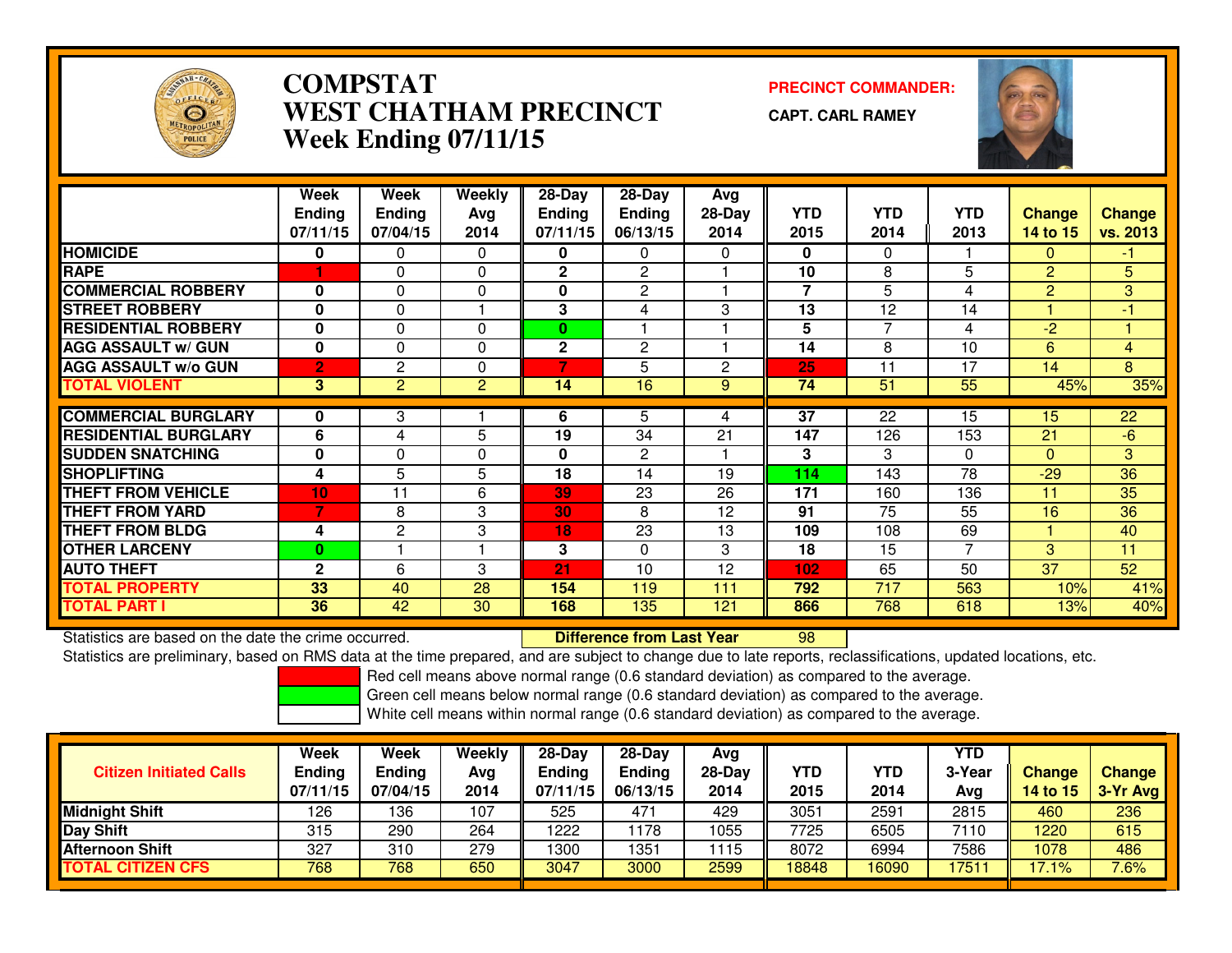

# **COMPSTAT PRECINCT COMMANDER: DOWNTOWN PRECINCTWeek Ending 07/11/15**

**CAPT. Ben Herron**



|                             | <b>Week</b>              | Week          | Weekly      | $28-Day$        | $28 - Day$            | Avg      |              |                       |            |                 |                |
|-----------------------------|--------------------------|---------------|-------------|-----------------|-----------------------|----------|--------------|-----------------------|------------|-----------------|----------------|
|                             | <b>Ending</b>            | <b>Ending</b> | Avg         | Ending          | Ending                | $28-Day$ | <b>YTD</b>   | <b>YTD</b>            | <b>YTD</b> | <b>Change</b>   | <b>Change</b>  |
|                             | 07/11/15                 | 07/04/15      | 2014        | 07/11/15        | 06/13/15              | 2014     | 2015         | 2014                  | 2013       | <b>14 to 15</b> | vs. 2013       |
| <b>HOMICIDE</b>             | 0                        | 0             | 0           | 0               |                       |          | $\mathbf{2}$ | $\mathbf{2}^{\prime}$ | 6          | $\Omega$        | $-4$           |
| <b>RAPE</b>                 | $\bf{0}$                 | $\Omega$      | $\Omega$    | $\mathbf{0}$    | $\Omega$              |          | 7            | 6                     | 6          |                 |                |
| <b>COMMERCIAL ROBBERY</b>   | $\bf{0}$                 |               | $\mathbf 0$ |                 | $\Omega$              |          | 4            | 4                     | 5          | $\Omega$        | $-1$           |
| <b>STREET ROBBERY</b>       | 6                        | 3             | 2           | 18              | 8                     | ⇁        | 59           | 36                    | 56         | 23              | 3              |
| <b>RESIDENTIAL ROBBERY</b>  | $\bf{0}$                 | $\Omega$      | $\mathbf 0$ | 0               | $\overline{c}$        | 0        | 6            |                       | 4          | 5               | $\overline{2}$ |
| <b>AGG ASSAULT w/ GUN</b>   | $\bf{0}$                 | $\mathbf{2}$  |             | $\mathbf{2}$    | $\mathbf{2}^{\prime}$ | 3        | 22           | 16                    | 28         | 6               | $-6$           |
| <b>AGG ASSAULT w/o GUN</b>  | $\overline{2}$           | $\mathbf{2}$  |             | 7               | 5                     | 3        | 23           | 23                    | 22         | $\Omega$        |                |
| <b>TOTAL VIOLENT</b>        | 8                        | 8             | 4           | $\overline{28}$ | $\overline{18}$       | 16       | 123          | $\overline{88}$       | 127        | 40%             | $-3%$          |
|                             |                          |               |             |                 |                       |          |              |                       |            |                 |                |
| <b>COMMERCIAL BURGLARY</b>  | $\mathbf{2}$             |               |             | 3               |                       | 3        | 13           | 19                    | 15         | -6              | $-2$           |
| <b>RESIDENTIAL BURGLARY</b> | 3                        | 2             | 3           | 11              | 18                    | 11       | 69           | 58                    | 98         | 11              | $-29$          |
| <b>SUDDEN SNATCHING</b>     |                          |               |             | $\mathbf{2}$    |                       | 2        | 20           | 14                    | 22         | 6               | $-2$           |
| <b>SHOPLIFTING</b>          | 3                        | 10            | 4           | 27              | 16                    | 18       | 123          | 128                   | 89         | $-5$            | 34             |
| <b>THEFT FROM VEHICLE</b>   | 9                        | 12            | 9           | 39              | 34                    | 36       | 206          | 251                   | 195        | $-45$           | 11             |
| <b>THEFT FROM YARD</b>      | $\overline{\phantom{a}}$ | 5             | 5           | 18              | 20                    | 21       | 102          | 124                   | 134        | $-22$           | $-32$          |
| <b>THEFT FROM BLDG</b>      | 3                        | $\mathbf{2}$  | 5           | 9               | 18                    | 21       | 114          | 135                   | 92         | $-21$           | 22             |
| <b>OTHER LARCENY</b>        | $\bf{0}$                 |               |             | $\mathbf 2$     | $\overline{c}$        | 2        | 11           | 9                     | 24         | 2               | $-13$          |
| <b>AUTO THEFT</b>           | 3                        | 4             | 3           | 18              | 24                    | 11       | 97           | 59                    | 58         | 38              | 39             |
| <b>TOTAL PROPERTY</b>       | 31                       | 38            | 31          | 129             | 134                   | 125      | 755          | 797                   | 727        | $-5%$           | 4%             |
| <b>TOTAL PART I</b>         | 39                       | 46            | 35          | 157             | 152                   | 141      | 878          | 885                   | 854        | $-1%$           | 3%             |

Statistics are based on the date the crime occurred. **Difference from Last Year** 

Statistics are based on the date the crime occurred. **Extence to the Unifference from Last Year Fight** 17 --7 I<br>Statistics are preliminary, based on RMS data at the time prepared, and are subject to change due to late repo

Red cell means above normal range (0.6 standard deviation) as compared to the average.

Green cell means below normal range (0.6 standard deviation) as compared to the average.

| <b>Citizen Initiated Calls</b> | Week<br><b>Ending</b><br>07/11/15 | Week<br><b>Ending</b><br>07/04/15 | Weekly<br>Avg<br>2014 | 28-Day<br>Ending<br>07/11/15 | 28-Dav<br><b>Ending</b><br>06/13/15 | Avg<br>$28-Day$<br>2014 | <b>YTD</b><br>2015 | YTD<br>2014 | YTD<br>3-Year<br>Avg | <b>Change</b><br><b>14 to 15</b> | <b>Change</b><br>$3-Yr$ Avg |
|--------------------------------|-----------------------------------|-----------------------------------|-----------------------|------------------------------|-------------------------------------|-------------------------|--------------------|-------------|----------------------|----------------------------------|-----------------------------|
| <b>Midnight Shift</b>          | 126                               | 156                               | 114                   | 556                          | 503                                 | 457                     | 3278               | 2999        | 3149                 | 279                              | 129                         |
| Day Shift                      | 291                               | 267                               | 223                   | 1062                         | 1005                                | 891                     | 6554               | 5677        | 6057                 | 877                              | 497                         |
| <b>Afternoon Shift</b>         | 268                               | 307                               | 244                   | 1077                         | 1078                                | 976                     | 6977               | 6240        | 6613                 | 737                              | 364                         |
| <b>TOTAL CITIZEN CFS</b>       | 685                               | 730                               | 581                   | 2695                         | 2586                                | 2324                    | 16809              | 14916       | 15819                | 12.7%                            | 6.3%                        |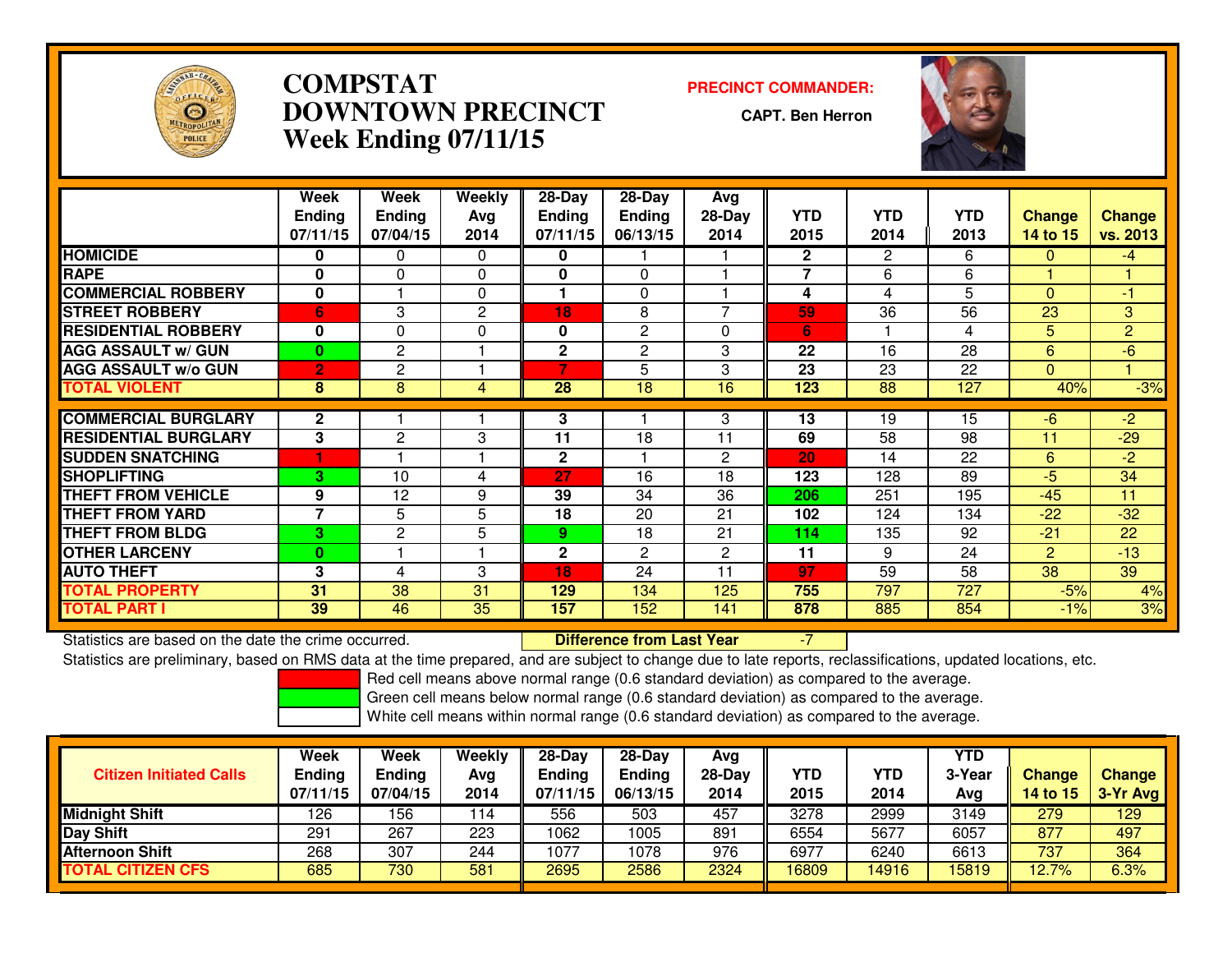

# **COMPSTATCENTRAL PRECINCT Week Ending 07/11/15**

**PRECINCT COMMANDER:**



|                             | Week<br><b>Ending</b><br>07/11/15 | Week<br><b>Ending</b><br>07/04/15 | Weekly<br>Ava<br>2014 | 28-Day<br><b>Ending</b><br>07/11/15 | 28-Day<br><b>Ending</b><br>06/13/15 | Avg<br>28-Day<br>2014 | <b>YTD</b><br>2015 | <b>YTD</b><br>2014 | <b>YTD</b><br>2013 | <b>Change</b><br>14 to 15 | Change<br>vs. 2013 |
|-----------------------------|-----------------------------------|-----------------------------------|-----------------------|-------------------------------------|-------------------------------------|-----------------------|--------------------|--------------------|--------------------|---------------------------|--------------------|
| <b>HOMICIDE</b>             |                                   | 0                                 | 0                     | $\overline{2}$                      |                                     |                       | 9                  | 9                  | 4                  | $\Omega$                  | 5.                 |
| <b>RAPE</b>                 | 0                                 | 0                                 | $\Omega$              | 0                                   |                                     |                       | 5                  | 9                  | 5                  | -4                        | $\Omega$           |
| <b>COMMERCIAL ROBBERY</b>   | $\overline{2}$                    | 0                                 | $\Omega$              | 2                                   | $\Omega$                            |                       | 5                  | 9                  | $\overline{7}$     | $-4$                      | $-2$               |
| <b>STREET ROBBERY</b>       |                                   |                                   | 2                     | 3                                   | 9                                   | 8                     | 42                 | 60                 | 32                 | $-18$                     | 10                 |
| <b>RESIDENTIAL ROBBERY</b>  | 0                                 | 0                                 | $\Omega$              | B                                   |                                     | $\Omega$              | 6                  | $\overline{2}$     | 4                  | 4                         | $\overline{2}$     |
| <b>AGG ASSAULT w/ GUN</b>   | $\overline{\mathbf{A}}$           | 0                                 | 2                     | 10                                  | 8                                   | 6                     | 51                 | 36                 | 32                 | 15                        | 19                 |
| <b>AGG ASSAULT w/o GUN</b>  | 1                                 |                                   |                       | 6                                   | 3                                   | 3                     | 26                 | 22                 | 32                 | 4                         | $-6$               |
| <b>TOTAL VIOLENT</b>        | 9                                 | $\overline{2}$                    | 5                     | 26                                  | $\overline{23}$                     | 21                    | 144                | 147                | 116                | $-2%$                     | 24%                |
| <b>COMMERCIAL BURGLARY</b>  |                                   |                                   |                       |                                     |                                     |                       |                    |                    |                    |                           |                    |
|                             | 0                                 | 0                                 |                       | 3                                   | 10                                  | 4                     | 40                 | 23                 | 46                 | 17                        | -6                 |
| <b>RESIDENTIAL BURGLARY</b> | 9                                 | 11                                | 9                     | 57                                  | 55                                  | 34                    | 242                | 222                | 249                | 20                        | $-7$               |
| <b>SUDDEN SNATCHING</b>     | 1                                 | 0                                 | $\Omega$              | $\mathbf 2$                         | $\Omega$                            |                       | $\overline{7}$     | 6                  | 6                  |                           |                    |
| <b>SHOPLIFTING</b>          | 1                                 | 0                                 | 2                     | 7                                   | 6                                   | 8                     | 47                 | 57                 | 55                 | $-10$                     | -8                 |
| <b>THEFT FROM VEHICLE</b>   | 15                                | 16                                | 9                     | 81                                  | 63                                  | 36                    | 332                | 224                | 225                | 108                       | 107                |
| <b>THEFT FROM YARD</b>      | $\overline{2}$                    |                                   | 5                     | 12                                  | 22                                  | 20                    | 100                | 121                | 109                | $-21$                     | $-9$               |
| <b>THEFT FROM BLDG</b>      | 9                                 | 13                                | 4                     | 28                                  | 15                                  | 18                    | 115                | 118                | 111                | $-3$                      | $\overline{4}$     |
| <b>OTHER LARCENY</b>        | $\bf{0}$                          | $\mathbf{2}$                      |                       | 3                                   | $\overline{2}$                      | $\overline{2}$        | 22                 | 8                  | 12                 | 14                        | 10                 |
| <b>AUTO THEFT</b>           | 15                                | 10                                | 4                     | 42                                  | 34                                  | 17                    | 161                | 126                | 94                 | 35                        | 67                 |
| <b>TOTAL PROPERTY</b>       | 52                                | 53                                | 35                    | 235                                 | 207                                 | 141                   | 1066               | 905                | 907                | 18%                       | 18%                |
| <b>TOTAL PART I</b>         | 61                                | 55                                | 40                    | 261                                 | 230                                 | 162                   | 1210               | 1052               | 1023               | 15%                       | 18%                |

Statistics are based on the date the crime occurred. **Difference from Last Year** 

<sup>158</sup>

Statistics are preliminary, based on RMS data at the time prepared, and are subject to change due to late reports, reclassifications, updated locations, etc.

Red cell means above normal range (0.6 standard deviation) as compared to the average.

Green cell means below normal range (0.6 standard deviation) as compared to the average.

| <b>Citizen Initiated Calls</b> | <b>Week</b><br><b>Ending</b><br>07/11/15 | Week<br>Ending<br>07/04/15 | Weekly<br>Avg<br>2014 | $28-Dav$<br><b>Ending</b><br>07/11/15 | $28-Dav$<br><b>Ending</b><br>06/13/15 | Avg<br>28-Day<br>2014 | YTD<br>2015 | YTD<br>2014 | YTD<br>3-Year<br>Avg | <b>Change</b><br>14 to 15 | <b>Change</b><br>3-Yr Avg |
|--------------------------------|------------------------------------------|----------------------------|-----------------------|---------------------------------------|---------------------------------------|-----------------------|-------------|-------------|----------------------|---------------------------|---------------------------|
| <b>Midnight Shift</b>          | 130                                      | 156                        | 116                   | 573                                   | 623                                   | 463                   | 3529        | 2889        | 3161                 | 640                       | 368                       |
| <b>Day Shift</b>               | 295                                      | 301                        | 268                   | 1219                                  | 167                                   | 1074                  | 7544        | 6700        | 6899                 | 844                       | 645                       |
| Afternoon Shift                | 342                                      | 364                        | 274                   | 1346                                  | 298                                   | 1098                  | 8181        | 7236        | 7610                 | 945                       | 571                       |
| <b>TOTAL CITIZEN CFS</b>       | 767                                      | 821                        | 659                   | 3138                                  | 3088                                  | 2635                  | 19254       | 6825        | 17670                | 14.4%                     | 9.0%                      |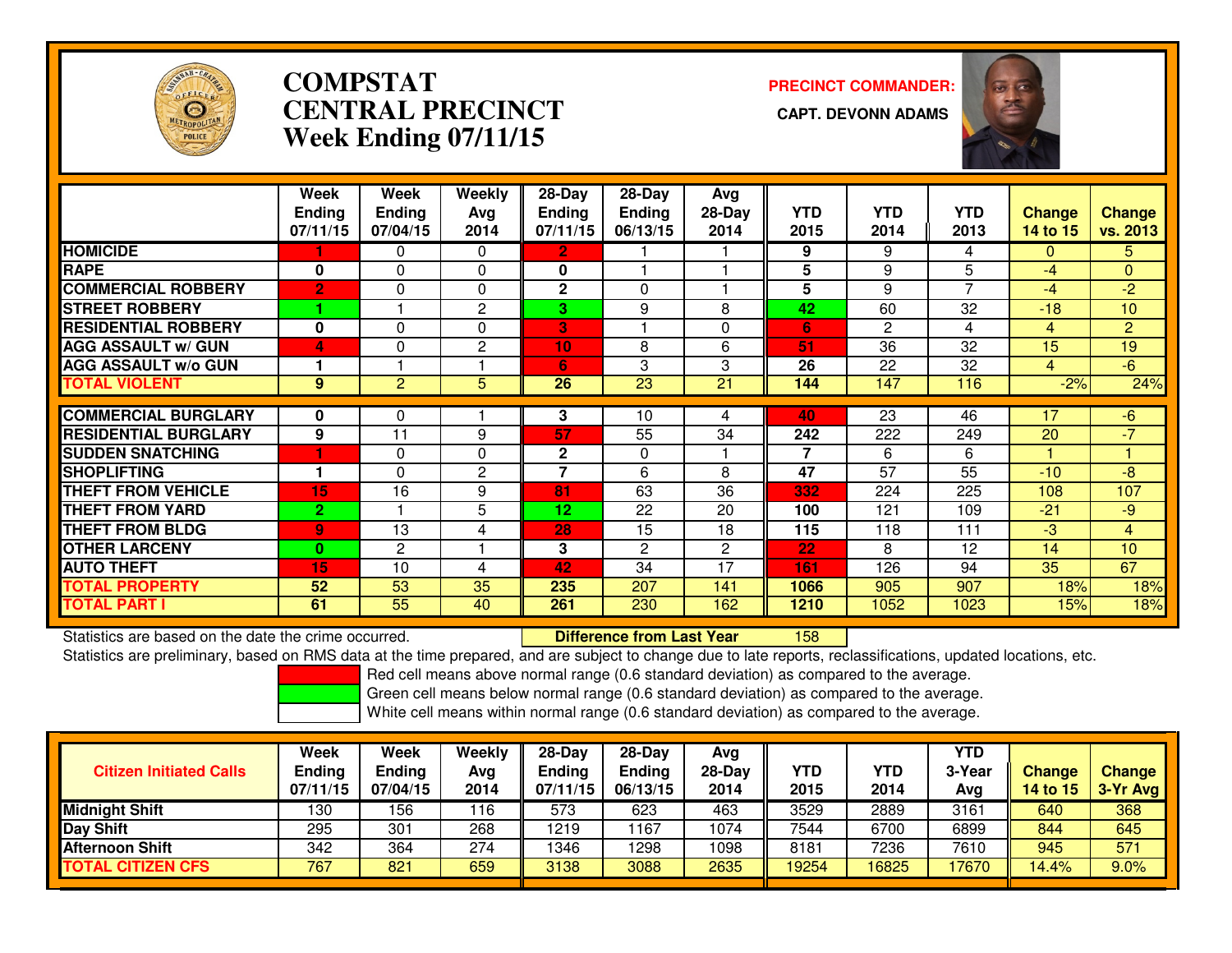

### **COMPSTAT PRECINCT COMMANDER: SOUTHSIDE PRECINCT CAPT. TERRY SHOOPWeek Ending 07/11/15**



|                             | Week<br><b>Ending</b><br>07/11/15 | Week<br><b>Ending</b><br>07/04/15 | Weekly<br>Avg<br>2014 | $28$ -Day<br><b>Ending</b><br>07/11/15 | 28-Dav<br>Ending<br>06/13/15 | Avg<br>$28-Day$<br>2014 | <b>YTD</b><br>2015 | <b>YTD</b><br>2014 | <b>YTD</b><br>2013 | <b>Change</b><br>14 to 15 | Change<br>vs. 2013 |
|-----------------------------|-----------------------------------|-----------------------------------|-----------------------|----------------------------------------|------------------------------|-------------------------|--------------------|--------------------|--------------------|---------------------------|--------------------|
| <b>HOMICIDE</b>             | 0                                 | 0                                 | 0                     | 0                                      |                              | 0                       | $\mathbf{2}$       |                    | 3                  |                           | -1.                |
| <b>RAPE</b>                 | $\bf{0}$                          | $\Omega$                          | $\Omega$              | 0                                      |                              |                         | 5                  | 3                  | 2                  | $\overline{2}$            | 3                  |
| <b>COMMERCIAL ROBBERY</b>   |                                   | $\Omega$                          |                       |                                        | 0                            | 3                       | 6                  | 11                 | 9                  | $-5$                      | $-3$               |
| <b>STREET ROBBERY</b>       | $\bf{0}$                          | 4                                 |                       | 6                                      | 3                            | 4                       | 26                 | 25                 | 13                 |                           | 13                 |
| <b>RESIDENTIAL ROBBERY</b>  | $\mathbf 0$                       | $\Omega$                          | $\Omega$              | 0                                      | 4                            |                         | $\overline{9}$     | 5                  | 3                  | 4                         | 6                  |
| <b>AGG ASSAULT w/ GUN</b>   | 1                                 |                                   | $\Omega$              | 4                                      | 4                            |                         | 14                 | 5                  | 9                  | 9                         | 5                  |
| <b>AGG ASSAULT w/o GUN</b>  | $\bf{0}$                          | 3                                 | $\Omega$              | 3                                      |                              | 2                       | 15                 | 8                  | 19                 |                           | $-4$               |
| <b>TOTAL VIOLENT</b>        | $\overline{2}$                    | 8                                 | 3                     | 14                                     | 14                           | 11                      | 77                 | 58                 | 58                 | 33%                       | 33%                |
| <b>COMMERCIAL BURGLARY</b>  | 0                                 | 2                                 |                       | 4                                      | 4                            | 3                       | 26                 | 20                 | 32                 | 6                         | $-6$               |
|                             |                                   |                                   |                       |                                        |                              | 18                      |                    |                    |                    |                           |                    |
| <b>RESIDENTIAL BURGLARY</b> | 12                                | 4                                 | 5                     | 33                                     | 26                           |                         | 165                | 119                | 204                | 46                        | $-39$              |
| <b>SUDDEN SNATCHING</b>     | 0                                 | $\Omega$                          | $\Omega$              | 1                                      |                              |                         | 9                  |                    | 6                  | $\overline{2}$            | 3                  |
| <b>SHOPLIFTING</b>          |                                   | 14                                | 13                    | 50                                     | 59                           | 51                      | 374                | 356                | 346                | 18                        | 28                 |
| <b>THEFT FROM VEHICLE</b>   | $\overline{\phantom{a}}$          | 10                                | 7                     | 32                                     | 33                           | 27                      | 183                | 160                | 221                | 23                        | $-38$              |
| <b>THEFT FROM YARD</b>      |                                   |                                   | 2                     | 10                                     | 11                           | 9                       | 68                 | 62                 | 58                 | 6                         | 10                 |
| <b>THEFT FROM BLDG</b>      | 7                                 | 4                                 | 4                     | 26                                     | 15                           | 17                      | 133                | 102                | 134                | 31                        | -1                 |
| <b>OTHER LARCENY</b>        | 0                                 |                                   |                       | 1                                      |                              | 2                       | 12                 | 16                 | 27                 | $-4$                      | $-15$              |
| <b>AUTO THEFT</b>           | 5                                 | 5                                 | 2                     | 17                                     | 13                           | 8                       | 100                | 48                 | 73                 | 52                        | 27                 |
| <b>TOTAL PROPERTY</b>       | 39                                | 41                                | 34                    | 174                                    | 163                          | 136                     | 1070               | 890                | 1101               | 20%                       | $-3%$              |
| <b>TOTAL PART I</b>         | 41                                | 49                                | 37                    | 188                                    | 177                          | 148                     | 1147               | 948                | 1159               | 21%                       | $-1%$              |

Statistics are based on the date the crime occurred. **Difference from Last Year** 

<sup>199</sup>

Statistics are preliminary, based on RMS data at the time prepared, and are subject to change due to late reports, reclassifications, updated locations, etc.

Red cell means above normal range (0.6 standard deviation) as compared to the average.

Green cell means below normal range (0.6 standard deviation) as compared to the average.

| <b>Citizen Initiated Calls</b> | Week<br><b>Ending</b><br>07/11/15 | Week<br>Ending<br>07/04/15 | Weekly<br>Avg<br>2014 | $28-Dav$<br><b>Ending</b><br>07/11/15 | $28 - Day$<br><b>Ending</b><br>06/13/15 | Ava<br>28-Dav<br>2014 | YTD<br>2015 | YTD<br>2014 | <b>YTD</b><br>3-Year<br>Avg | <b>Change</b><br>14 to 15 | <b>Change</b><br>$3-Yr$ Avg |
|--------------------------------|-----------------------------------|----------------------------|-----------------------|---------------------------------------|-----------------------------------------|-----------------------|-------------|-------------|-----------------------------|---------------------------|-----------------------------|
| <b>Midnight Shift</b>          | 105                               | 109                        | 91                    | 459                                   | 438                                     | 363                   | 2817        | 2279        | 2505                        | 538                       | 312                         |
| Day Shift                      | 278                               | 271                        | 259                   | 1115                                  | 130                                     | 1038                  | 7497        | 6265        | 6899                        | 1232                      | 598                         |
| <b>Afternoon Shift</b>         | 297                               | 295                        | 259                   | 1114                                  | 143                                     | 1034                  | 7347        | 6485        | 6898                        | 862                       | 449                         |
| <b>TOTAL CITIZEN CFS</b>       | 680                               | 675                        | 609                   | 2688                                  | 271                                     | 2435                  | 17661       | 5029        | 16302                       | 17.5%                     | 8.3%                        |